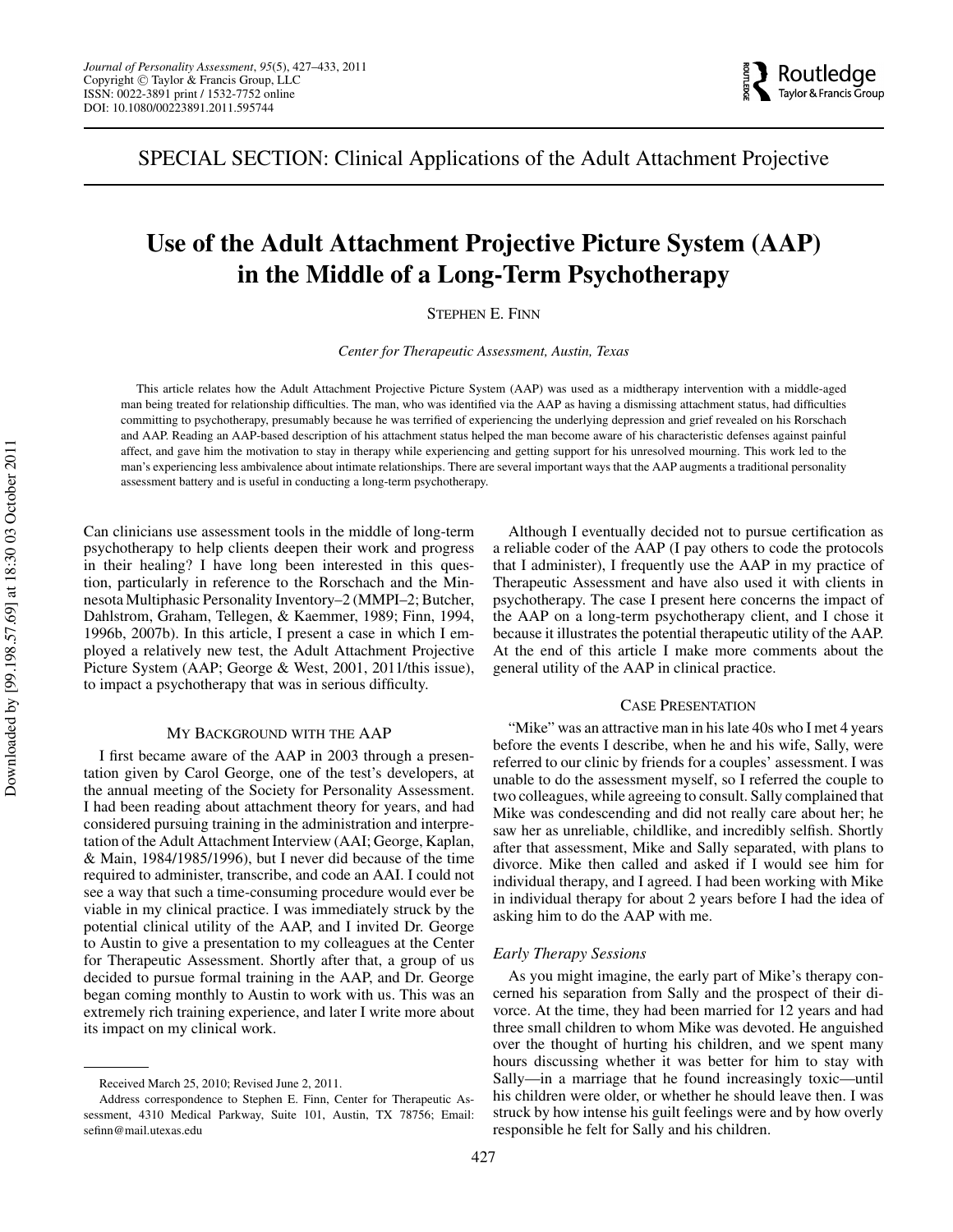I commented on this and learned that Mike had been in a caretaker role in various relationships since he was a child. His father was sickly and his mother quite depressed, needy, and egocentric. Mike had taken care of his younger siblings, done most of the chores around the house, and been a star athlete and pupil to boot. The only things that seemed to get him attention and approval from his parents were his academic and athletic achievements, and Mike soared to the top of his chosen sport, earning national titles and at one point almost making it onto the U.S. Olympic team. Although his many activities kept him busy, Mike also remembered many lonely times as a child. He told of one poignant episode when he was 8, had nothing to do, and felt tremendously alone and sad. He went outside and started raking leaves until he felt better. During this period of psychotherapy, Mike came weekly to our sessions, cried a few times, and seemed to become less anxious and guilty.

As we talked about his history as a caretaker, Mike eventually became clear that he wanted to end his marriage, and he and Sally finalized their divorce about 6 months after I started seeing him, a year into their separation. I think Mike's decision was aided by the fact that he was starting to get a lot of attention from women he met, for he was an exceptionally attractive and financially successful man. He began dating, still saw his kids almost every day, and succeeded in setting better limits with his parents, who continually asked for his help and attention. It was at this point that Mike's therapy took an unusual course that lasted for over a year.

# *Second Phase of Therapy*

It took some months for me to recognize the pattern that characterized the second phase of Mike's treatment. He would come weekly for a series of 6 to 10 sessions, then disappear for a month or more. Eventually, Mike would call and ask to come back to discuss some crisis, usually concerning Sally or one of the women he was dating. Sometimes, Mike would tell me that he was taking a break from therapy, and that his life was going extremely well and he had nothing to talk about. Other times, he would call and cancel his scheduled appointment, telling me that he would be out of town for work and would call me when he got back. Sometimes he did, in fact, call; other times he would wait until he felt some urgency.

I was not put off by these comings and goings, but I was curious about them. After the second or third repetition, I began to ask Mike to talk about what he was experiencing when he felt like leaving, something he found quite difficult. The most I could get him to say was that he was used to handling things on his own, preferred that way of doing things, and did not want to waste his or my time if he could manage by himself. Although his pattern of coming and going in therapy continued, he did start to get wise to himself, and would laugh when he would tell me once again that he thought he was "all cured." Also, after several rounds of this cycle—at my suggestion—Mike came a couple weeks longer than he otherwise might have, to see what it was like to be in therapy when he did not have an urgent agenda. I remembered how trapped he had felt as a child by his parents' needs, and I never attempted to constrain him when he wanted to go.

During this period, I also kept in mind various aspects of Mike's test results from when he and Sally did the couples as-



FIGURE 1.—The MMPI–2 profile from Mike's pretherapy assessment. *Note.* VRIN = Variable Response Inconsistency scale; TRIN = True-Response Inconsistency scale;  $F =$  Infrequency;  $Fb =$  Back F;  $Fp =$  Infrequency Psychopathology;  $L = Lie$ ;  $K = Defensiveness$ ;  $S = Superlative Self-Presentation$ ;  $Hs = Scale 1$ , Hypochondriasis;  $D = Scale 2$ , Depression;  $Hy = Scale 3$ , Hysteria; Pd = Scale 4, Psychopathic Deviate; Mf = Scale 5, Masculinity-Femininity;  $Pa = Scale 6$ , Paranoia; Pt = Scale 7, Psychasthenia; Sc = Scale 8, Schizophrenia; Ma = Scale 9, Hypomania; Si = Scale 0, Social Introversion. Excerpted from the  $MMPI^{\textcircled{R}}-2$  (Minnesota Multiphasic Personality Inventory<sup>®</sup>-2) Man*ual for Administration, Scoring, and Interpretation, Revised Edition.* Copyright © 2001 by the Regents of the University of Minnesota. All rights reserved. Used by permission of the University of Minnesota Press. "MMPI" and "Minnesota Multiphasic Personality Inventory" are trademarks owned by the Regents of the University of Minnesota.

sessment, and this helped me be patient with him. (See Figure 1 for Mike's MMPI–2 and Table 1 for the lower portion of his Structural Summary.) He was one of those clients I have written about elsewhere (Finn, 1996a, 2011b) who had a pretty clean MMPI–2 profile and a much more distressed Rorschach. There was a slight elevation on Scale 6 (Paranoia) of the MMPI–2, which we interpreted at the time of the assessment as due to Mike's feeling persecuted by Sally. Because of the discrepancy between his MMPI–2 and Rorschach, I knew that Mike ran the risk of opening "Pandora's box" and accessing a lot of underlying depression and shame if he really settled into a long-term uncovering psychotherapy. I also remembered that he had an Isolation Index of .25, no cooperative movements (COP), and only 2 Pure H responses in his 32-response Rorschach protocol. Clearly, as he had told me, he was a "solo flier" from way back, who had learned to navigate treacherous territory without others' assistance. It seemed a lot to expect that he would start depending on me.

As this second year of treatment continued, however, Mike began to feel more and more upset with himself. Much of his distress centered on his dating relationships with women. Not unexpectedly, Mike showed the same kinds of conflicts in that arena as he did in his therapy relationship with me. He would meet a new woman, get intensely involved in the relationship, then start to get cold feet after about 4 to 6 weeks. He would notice things about the woman he did not like, worry that he was "settling," then eventually break off the relationship, usually to the woman's great surprise, leaving her angry and hurt. This pattern repeated itself again and again, until Mike realized there was something going on in him that made it impossible for him to commit to anyone. We began talking about what might be happening, and how to learn more about his internal dilemma. I had recently completed the basic AAP training, and I suggested to Mike that we do the AAP to see if it would shed any light on his concerns. He was enthusiastic and also agreed to repeat the MMPI–2 and Rorschach.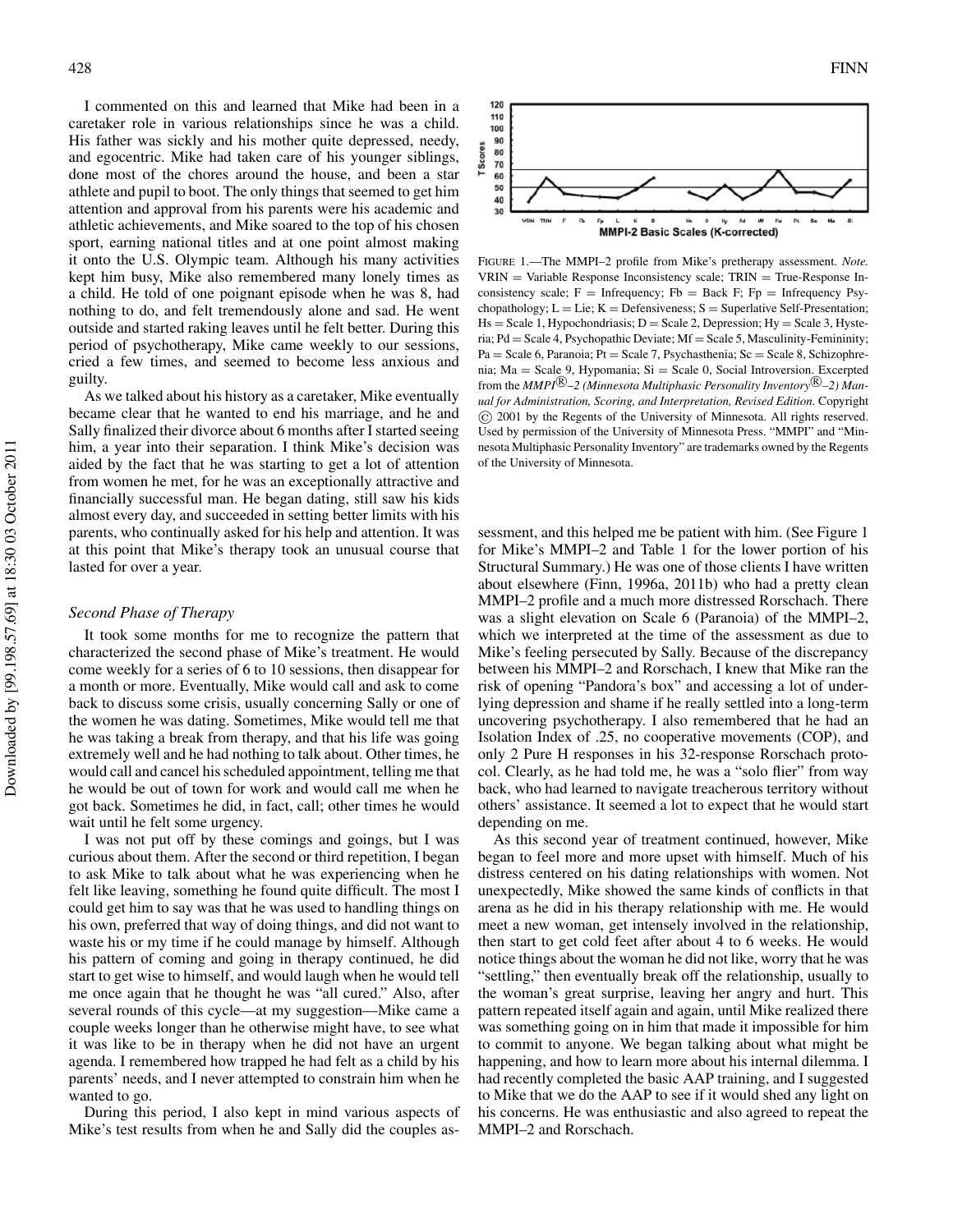| RATIOS, PERCENTAGES, AND DERIVATIONS       |                                    |                                                 |                                          |                                                                 |                                                                            |                                                                 |                                                                         |                                                                                                     |                                                                           |  |
|--------------------------------------------|------------------------------------|-------------------------------------------------|------------------------------------------|-----------------------------------------------------------------|----------------------------------------------------------------------------|-----------------------------------------------------------------|-------------------------------------------------------------------------|-----------------------------------------------------------------------------------------------------|---------------------------------------------------------------------------|--|
| $\mathbf R$                                | $=$ 32                             | L                                               | $=1.00$                                  |                                                                 |                                                                            | $FC:CF+C$<br>Pure C                                             | $= 3:0$<br>$= 0$                                                        | $COP = 0$<br>GHR:PHR                                                                                | $AG = 1$<br>$= 2:4$                                                       |  |
| EB<br>eb                                   | $=4:15$<br>$= 5:3$                 | EA<br>es<br>Adj es                              | $= 5.5$<br>$= 8$<br>$= 6$                | EBPer<br>D<br>Adj D                                             | $=N/A$<br>$= 0$<br>$= 0$                                                   | $SmC'$ : WSmC<br>Afr<br>S<br>Blends/R                           | $= 0:1.5$<br>$= 0.75$<br>$=$ 3<br>$=4:32$                               | a:p<br>Food<br>SumT<br>Human Cont                                                                   | $= 5:4$<br>$= 0$<br>$= 2$<br>$= 6$                                        |  |
| <b>FM</b><br>m                             | $= 2$<br>$=$ 3                     | SumC'<br>SumV'                                  | $= 0$<br>$=1$                            | SumT<br>SumY                                                    | $=2$<br>$= 0$                                                              | CP                                                              | $= 0$                                                                   | PureH<br><b>PER</b>                                                                                 | $= 2$<br>$= 0$                                                            |  |
| a:p<br>Ma:Mp<br>$2AB+Art+Ay$<br><b>MOR</b> | $= 5:4$<br>$= 5:1$<br>$=7$<br>$=1$ | Sum <sub>6</sub><br>Lv2<br>WSum6<br>M-<br>Mnone | $=7$<br>$= 0$<br>$=16$<br>$= 0$<br>$= 0$ | $XA\%$<br>$WDA\%$<br>$X -\%$<br>$S-$<br>P<br>$X + \%$<br>$Xu\%$ | $= 0.63$<br>$= 0.75$<br>$= 0.37$<br>$= 0$<br>$= 5$<br>$= 0.52$<br>$= 0.11$ | Zf<br>W:D:Da<br>W: M<br>Zd<br><b>PSV</b><br>$DQ+$<br><b>DOv</b> | $=14$<br>$= 12:14:6$<br>$= 12:4$<br>$= +7.5$<br>$= 0$<br>$= 5$<br>$= 0$ | Isol Indx<br>$3r+(2)/R$<br>$Fr + rF$<br>SumV<br><b>FD</b><br>$An+Xy$<br><b>MOR</b><br>$H:(H)+Hd+Hd$ | $= 0.25$<br>$=.36$<br>$= 0$<br>$= 0$<br>$= 0$<br>$=$ 3<br>$=1$<br>$= 2:4$ |  |
| $PTI = 0$                                  |                                    | $DEPI = 5$                                      |                                          | $CDI = 4$                                                       |                                                                            | $S-CON = 3$                                                     | $HVI = No$                                                              | $OBS = No$                                                                                          |                                                                           |  |

TABLE 1.—Lower portion of the Structural Summary for Mike's pretherapy Rorschach.

# *Midtherapy Assessment*

I asked my colleague who had tested Mike 2 years earlier to administer the Rorschach and AAP, and Mike and I came up with the following assessment questions for the testing:

- Why don't I let people get really close to me, and/or myself get really close to them?
- ! What keeps me from diving into a relationship, or just saying no, instead of dancing around and sending mixed signals?
- Why don't I feel I deserve what I accomplish?

Before turning to the AAP results, let me briefly discuss Mike's MMPI–2 and Rorschach results.

*MMPI–2 (See Figure 2).* This profile was fairly similar to the one Mike produced in the initial couples assessment. As you can see, there were no indications of significant psychological



FIGURE 2.—The MMPI–2 profile from Mike's midtherapy assessment. *Note.* VRIN = Variable Response Inconsistency scale; TRIN = True-Response Inconsistency scale;  $F =$  Infrequency;  $Fb =$  Back F;  $Fp =$  Infrequency Psychopathology;  $L = Lie$ ;  $K = Defensiveness$ ;  $S = Superlative Self-Presentation$ ;  $Hs = Scale 1$ , Hypochondriasis;  $D = Scale 2$ , Depression; Hy = Scale 3, Hysteria; Pd = Scale 4, Psychopathic Deviate; Mf = Scale 5, Masculinity-Femininity; Pa = Scale 6, Paranoia; Pt = Scale 7, Psychasthenia; Sc = Scale 8, Schizophrenia; Ma = Scale 9, Hypomania; Si = Scale 0, Social Introversion. Excerpted from the *MMPI*<sup>(*R*)</sup>–2 (*Minnesota Multiphasic Personality Inventory*<sup>(*R*)</sup>–2) Man*ual for Administration, Scoring, and Interpretation, Revised Edition.* Copyright © 2001 by the Regents of the University of Minnesota. All rights reserved. Used by permission of the University of Minnesota Press. "MMPI" and "Minnesota Multiphasic Personality Inventory" are trademarks owned by the Regents of the University of Minnesota.

distress or psychopathology, and I felt the profile accurately depicted the way Mike presented himself to others, as a man who was psychologically healthy and "had it all together." I noted from Mike's scores on Scale 2 and Scale 7 that he rated himself as less depressed and anxious than the average man in the MMPI–2 normative sample.

*Rorschach.* Mike's repeat Rorschach Structural Summary was also not that dissimilar from his previous one. As shown in Table 2, the protocol suggested that Mike dampened his emotions (FC:CF+C =  $2/0$ ; Lambda = 1.23; SumC'/WSumc = 2/1), and relied on intellectualization  $(2AB + Art + Ay = 5)$ and other defenses to protect him from underlying feelings of depression, low self-esteem, and shame (DEPI  $= 6$ , Vista  $=$ 1,  $3r+(2)/R = .32$ ). His Affective Ratio (Afr = .81) suggested that he shut down his feelings because he had a tendency to get caught up in his emotions and to have trouble backing away from them. I was pleased to see that there was somewhat more human content in the protocol [Pure  $H = 3$ ;  $H + Hd + (H) +$  $(Hd) = 10$  —compared to the previous testing [Pure H = 2; H  $+$  Hd  $+$  (H)  $+$  (Hd)  $=$  6]. Also, the Isolation Index (.03) was now in the normal range—whereas the previous year it had been .28— and Mike had one cooperative movement (COP) score, whereas there had been none in the previous protocol. Last, the GHR to PHR ratio was now in the positive direction, indicating that Mike had a more positive view of human interactions. In fact, the Rorschach suggested that Mike had changed over the 2-year interval I had seen him, was more aware of people now and of their potential to be helpful to him, and was more likely to turn to them for assistance than he had been earlier.

As mentioned earlier, I have written (Finn, 1996a, 2011b) about the pattern of test results reflected in Mike's assessment, where clients show little distress or disturbance on their MMPI–2 profile (without evidence of intentional defensiveness) and significant distress and disturbance on their Rorschach. At our clinic, many of the clients with this pattern are independent, high-functioning people, who are very successful in business; well liked by coworkers, neighbors, and friends; and easy to treat in the initial phases of psychotherapy. But, these individuals are often unsuccessful in intimate relationships, and can become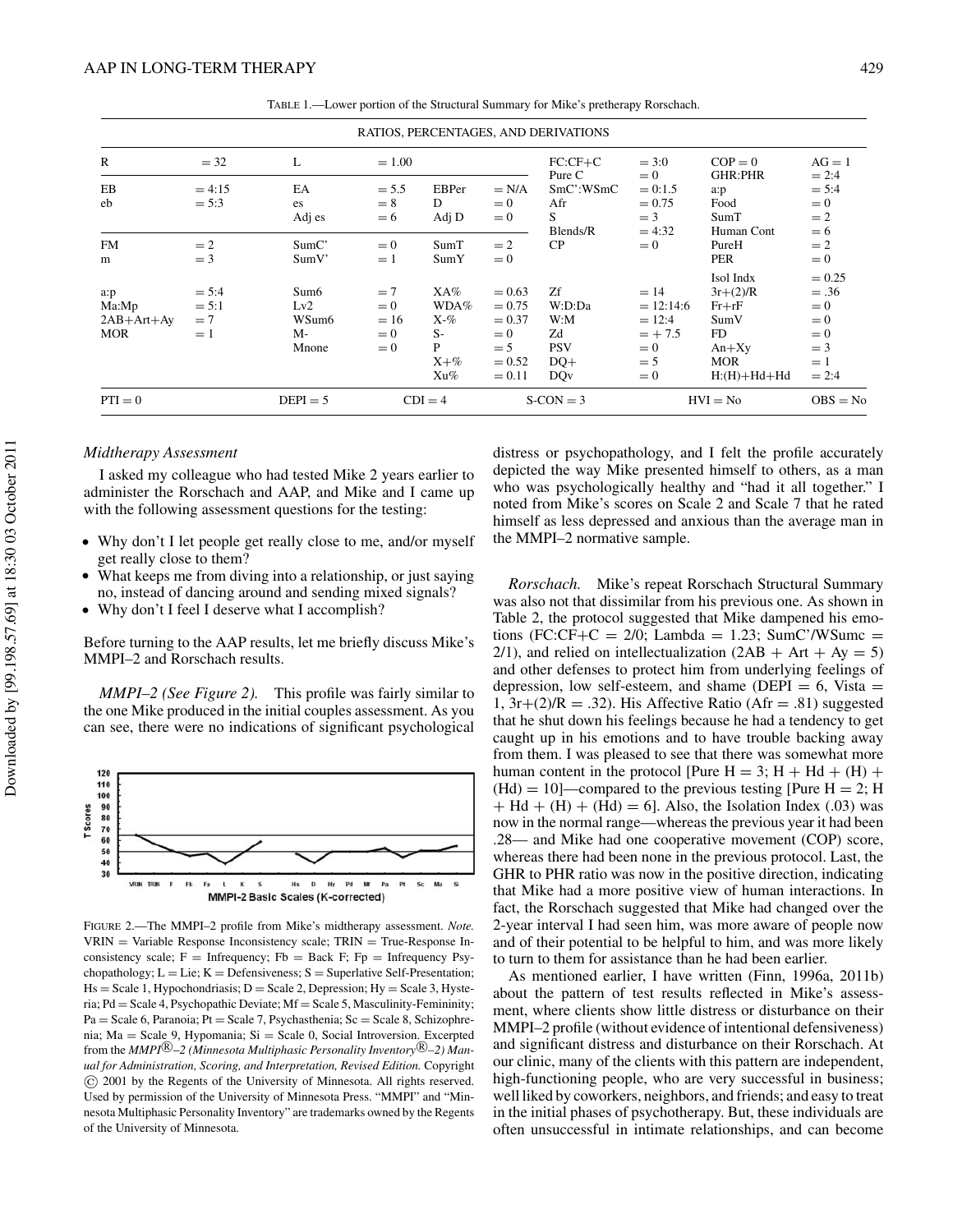| RATIOS, PERCENTAGES, AND DERIVATIONS       |                                     |                                                   |                                          |                                                            |                                                                           |                                                                |                                                                     |                                                                                                     |                                                                           |  |
|--------------------------------------------|-------------------------------------|---------------------------------------------------|------------------------------------------|------------------------------------------------------------|---------------------------------------------------------------------------|----------------------------------------------------------------|---------------------------------------------------------------------|-----------------------------------------------------------------------------------------------------|---------------------------------------------------------------------------|--|
| R                                          | $= 29$                              | L                                                 | $= 1.23$                                 |                                                            |                                                                           | $FC:CF+C$                                                      | $= 2:0$                                                             | $COP = 1$                                                                                           | $AG = 2$                                                                  |  |
| EB<br>eb                                   | $= 6:1.0$<br>$= 4:4$                | EA<br>es<br>Adj es                                | $= 7.0$<br>$= 8$<br>$= 8$                | <b>EBPer</b><br>D<br>Adj D                                 | $=N/A$<br>$= 0$<br>$=0$                                                   | Pure C<br>$SmC'$ : WSmC<br>Afr<br>S<br>Blends/R                | $= 0$<br>$= 2:1.0$<br>$= 0.81$<br>$=$ 3<br>$= 2:29$                 | GHR:PHR<br>a:p<br>Food<br>SumT<br>Human Cont                                                        | $= 6:5$<br>$= 8:2$<br>$= 0$<br>$=1$<br>$=10$                              |  |
| <b>FM</b><br>m                             | $=$ 3<br>$=1$                       | SumC'<br>SumV'                                    | $=2$<br>$=1$                             | SumT<br>SumY                                               | $=1$<br>$= 0$                                                             | CP                                                             | $= 0$                                                               | PureH<br><b>PER</b>                                                                                 | $=$ 3<br>$= 0$                                                            |  |
| a:p<br>Ma:Mp<br>$2AB+Art+Ay$<br><b>MOR</b> | $= 8:2$<br>$= 5:1$<br>$= 5$<br>$=1$ | Sum <sub>6</sub><br>Lv2<br>WSum6<br>$M-$<br>Mnone | $=4$<br>$= 0$<br>$= 8$<br>$= 0$<br>$= 0$ | XA%<br>$WDA\%$<br>$X - \%$<br>$S-$<br>P<br>$X + \%$<br>Xu% | $= 0.66$<br>$= 0.74$<br>$= 0.34$<br>$= 0$<br>$=7$<br>$= 0.52$<br>$= 0.14$ | Zf<br>W:D:Da<br>W:M<br>Zd<br><b>PSV</b><br>$DQ+$<br><b>DQv</b> | $=10$<br>$=4:19:6$<br>$= 4:6$<br>$= +7.5$<br>$= 0$<br>$=7$<br>$= 0$ | Isol Indx<br>$3r+(2)/R$<br>$Fr + rF$<br>SumV<br><b>FD</b><br>$An+Xy$<br><b>MOR</b><br>$H:(H)+Hd+Hd$ | $= 0.03$<br>$=.32$<br>$= 0$<br>$= 0$<br>$= 0$<br>$=$ 3<br>$=1$<br>$= 3:7$ |  |
| $PTI = 0$                                  |                                     | $DEPI = 6$                                        | $CDI = 1$                                |                                                            | $S-CON = 2$                                                               |                                                                | $HVI = No$                                                          |                                                                                                     | $OBS = No$                                                                |  |

TABLE 2.—Lower portion of the Structural Summary for Mike's midtherapy Rorschach.

highly disorganized in the middle of long-term psychotherapy if they start to become emotionally dependent on their therapists. Their good MMPI–2 profiles reflect their good character defenses and coping mechanisms; their disturbed Rorschachs reveal a level of "underlying disturbance" that they keep in check with these defenses. I felt I understood Mike's dilemma of change from his Rorschach and MMPI–2 and could answer his assessment questions. Thus, I was curious about what additional light would be shed by the AAP.

*AAP.* Dr. George coded and classified Mike's AAP protocol. Figure 3 shows the Coding Summary sheet for Mike's stories. Mike's attachment status was classified as dismissing from the AAP because of his prominent use of the defense of deactivation. All seven of Mike's stories contained Ds markers. However, as can also be seen, all of his stories also showed evidence of cognitive disconnection (coded E in the table).

Here is the transcript of Mike's story to the AAP card labeled Departure, which shows a man and woman standing together with suitcases:

Um, it looks to me like a couple, perhaps traveling together, um with their hands um in their pockets. They're giving me the idea that they're either in an argument or under stress of some kind, um maybe trying to come up with a plan of some kind about what to do next. Maybe they missed their plane or one of their bags didn't get on the plane and they're waiting, trying to figure out what to do next, wondering if they should get a taxi somewhere. I don't sense they're in a fight; generally you would see one of their hands being out showing expression if they were in an argument or something. Both act like they're in some kind of a pickle and trying to figure out what the next move is going to be. (**SF: What might happen next?)** Well, um, something tells me they're going to come up with a plan of action, and eventually pull their hands out of pockets, pick up their bags, and go somewhere but they're not to that point yet of knowing what to do. (**SF: What are they thinking or feeling?**) I don't know *...* sadness maybe is a word for it. It looks like both are unhappy and um sort of resigned to the fact that something has gone wrong or is going wrong or something not so pleasant is happening to them and they're just trying to figure out what next the move is. **(SF: Anything else**?) No.

You can see in this story Mike's tendency to approach relational events intellectually, by trying to "figure out what to do next." The couple is functionally involved in trying to solve the problem they face, but there is little sense of their being connected emotionally. You can also see the uncertainty Mike shows over how to handle emotional scenes.

Here is Mike's story to one of the alone cards, called Bench, which shows a person sitting on a bench with his or her head bowed and knees up.

Um, looks like a young lady sitting on a bench, uh, it looks like she's trying to deal with a problem or is sad and um not sure how to handle it maybe trying to hide her grief that she's feeling from other people that might be nearby so they can't see her crying. Her head down kind of implies she's alone with her thoughts and trying to figure out how to handle her situation. Um, it looks like it must be in public place of some kind, I wouldn't expect to see a bench like that in someone's house, so maybe she's in a park or on a bench on the street somewhere. It looks like she's barefooted but can't really tell about what her clothing is, but it definitely looks like features or body shape of a woman, maybe in mid-teens to mid-20s and she just appears sad and lonely. **(SF: What led up to it?)** Um I sense that she had been walking, having a lot of thoughts in her head, confused, and just couldn't take it anymore and finally just had to sit down and cry it out. (**SF: What might happen next?)** Well I think in a while the grief will pass to some extent and she will put her feet down on the ground, sit there a few minutes, figure out what to do next, and eventually get up and walk away. **(SF: Anything else?)** No.

In this story it is easy for us to see Mike's consternation about how to handle grief and sadness, and his belief that he has to hide such feelings from others. Notice that no one comes to help the character with her feelings; she handles them on her own and eventually just "puts her feet down on the ground" and walks away. For me, the loneliness in this story mirrored the loneliness and isolation in both Mike's childhood and his adult life.

*Summary/Discussion session.* With previous clients, I had taken the case summary that Dr. George has written and then used it to talk to the clients about their AAP results. This time I wanted to do something different, and at my request Dr. George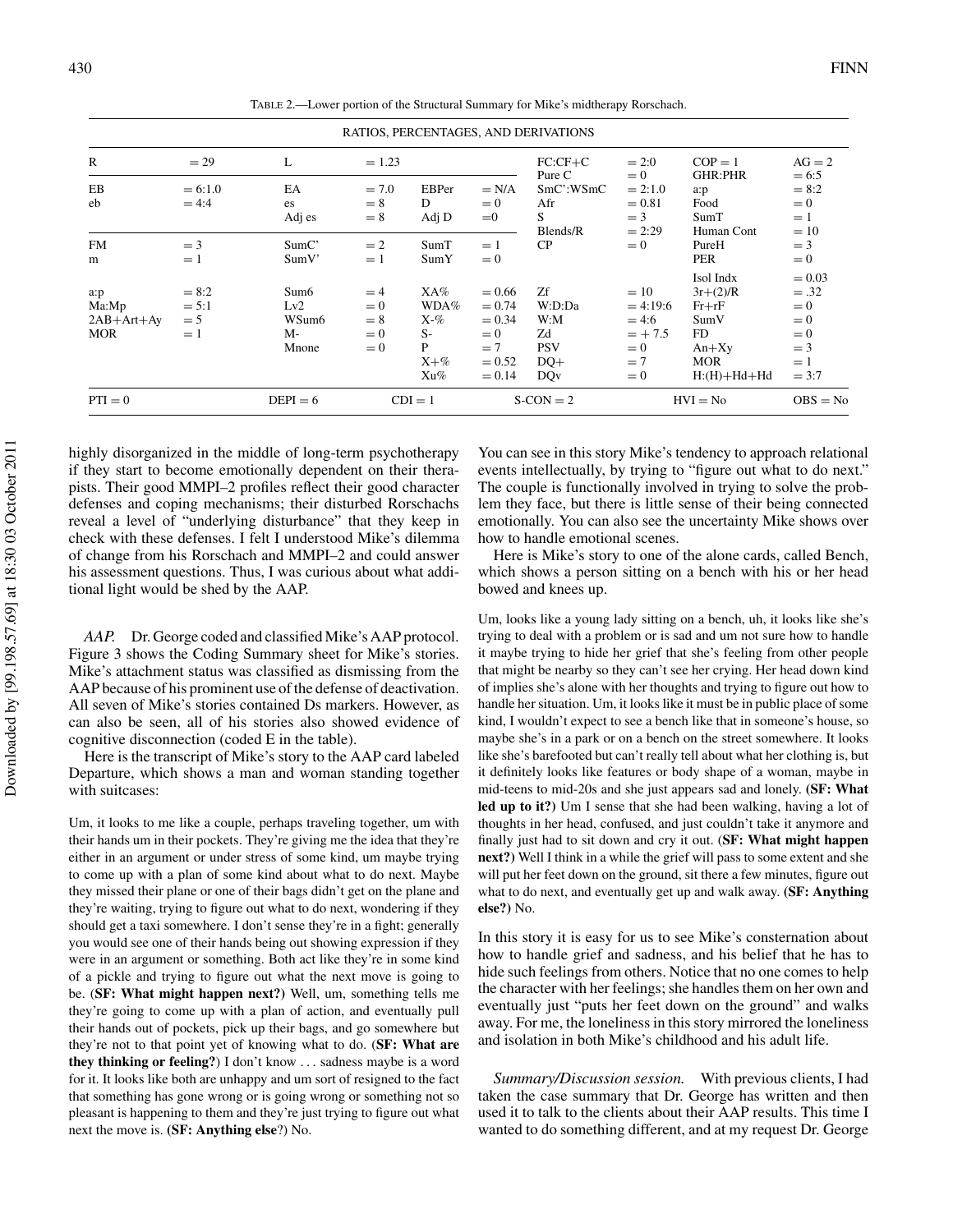# AAP IN LONG-TERM THERAPY 431

TABLE 3.—Excerpts from client Adult Attachment Projective Picture System report written for Mike by Dr. Carol George.

What Your AAP Results Mean: The Dismissing Attachment Adaptation

- The Adult Attachment Projective (AAP) assesses an individual's fundamental experience and expectations for him- or herself in caring and protecting relationships. Research has shown that what we expect to happen in such relationships is established first in early childhood through experiences with parents. It's as if such relationships help us construct an internal "map" or "picture" of how caring relationships are likely to go . . .
- A good metaphor to use for early attachment is that of a protective "dance." In the early years, child and parent are dance partners on life's stage, a stage that confronts every child with challenges, stress, illness, and danger. The young child's role in the dance partnership is to let the parent know clearly and directly that he or she desires or needs care. The parent's role in the dance partnership is to respond promptly and appropriately, thinking carefully about what the child and situation require in order to help the child manage his or her distress . . .
- In many instances, the attachment dance happens easily in a way that appears to be "programmed" by our biology, and an individual is left with what is called a "secure" state of mind regarding attachment . . . In other instances, however, the early attachment dance does not happen easily or smoothly. This produces individuals whose attachment state of mind is what we call "insecure" . . .
- Mike, the AAP indicates that your attachment status is what psychologists call "insecure-dismissing." People with this attachment classification generally had early caregivers who were—for various reasons—unresponsive or not well attuned to their children's needs for care and protection. The expectation dismissing individuals developed was, "When I am scared or in need of comfort or protection, it's best if I take care of my needs on my own. I'll reserve asking my parents for help to those times when I feel really distressed. " As a result, such children learned to "armor their hearts" against longing, and deal with emotional upset all by themselves through various practical and functional behaviors . . .
- As adults, the internal "map" of dismissing individuals automatically leads them to select relationships, activities, and life paths that prioritize work, achievement, and intellect over intimacy. Relationships with friends, parents, spouse, and children *are* important to them, but family and friends may complain that they don't *feel* that important to dismissing individuals. This is because dismissing individuals value their individual strengths and abilities to solve problems—qualities that are not balanced with emotional connections in relationships . . .
- There is a paradox about the emotional life of many dismissing individuals. On the whole, they seem to be strong, confident, capable people who have very little emotional distress. "Negative" emotions, such as sadness, distress, loneliness, anger, and even fear, are considered private and sometimes seen as unimportant, unnecessary, or interfering with the problem-solving process. As a result, many dismissing individuals push such feelings aside, and are no longer aware of them fully . . . Avoiding negative emotions also creates a dilemma about becoming more connected emotionally to themselves and other people: If they do so, dismissing individuals may first have to deal with underlying feelings of insecurity, rejection, unworthiness, sadness, and anxiety.

wrote a "client report" for me to use with Mike. He and I had already spent a session talking about his MMPI–2 and Rorschach scores when I handed him this report and asked him to read it. (See Table 3 for excerpts.)

went through the report slowly and talked about it and its relevance to Mike's main assessment question of why he couldn't let himself get close to others. We agreed he would take the report home and read it and come back later in the week. I got the following e-mail the next morning:

Mike read Dr. George's report silently, then put it down and exclaimed, "This is amazing! It nails me!" We then

| <b>Dyadic</b> | Personal     | Synchrony                                                                                                          | <b>Ds</b> | ${\bf E}$   | Seg          | <b>Alone</b>  | <b>Agency</b>                                                                 | Personal       | <b>Connected</b>                                              | Ds | E           | Seg          |
|---------------|--------------|--------------------------------------------------------------------------------------------------------------------|-----------|-------------|--------------|---------------|-------------------------------------------------------------------------------|----------------|---------------------------------------------------------------|----|-------------|--------------|
|               | Exp          |                                                                                                                    |           |             |              |               |                                                                               | Exp            |                                                               |    |             |              |
| Deprt<br>(3)  | $\mathbf{0}$ | Couple<br>Functional                                                                                               | Ds        | $\mathbf E$ |              | Window<br>(2) | $\mathfrak{so}_2$<br>Girl<br>contemplate<br>S                                 | $\overline{0}$ | 1                                                             | Ds | E           |              |
| Bed           |              |                                                                                                                    |           |             |              | Bench         |                                                                               |                |                                                               |    |             |              |
| (5)           | $\mathbf{0}$ | M/son<br>Delay<br>Functional<br>quality                                                                            | Ds        | E           |              | (4)           | " $2$ " $\rightarrow$ 1 get<br>up<br>Lady<br>Problem<br>solving<br>"thinking" | $\mathbf{0}$   | 3                                                             | Ds | $\mathbf E$ |              |
| Ambul         |              |                                                                                                                    |           |             |              | Cemtry        | $\mathfrak{so}$                                                               |                |                                                               |    |             |              |
| (6)           | $\mathbf{0}$ | Fractured<br>functional<br>comfort by a<br>stranger<br>Woman/boy/<br>several ideas<br>as to who is<br>in ambulance | Ds        | ${\bf E}$   | $\mathbb{R}$ | (7)           | Man<br>Reflect,<br>remembers                                                  | $\mathbf{0}$   | not coded<br>$father \rightarrow$<br>parent or<br>grandparent | Ds | $\mathbf E$ |              |
|               |              |                                                                                                                    |           |             |              | Corner<br>(8) | $\mathbf{1}$<br>Kid<br>Rej                                                    | $\mathbf{0}$   | not coded                                                     | Ds | E           | $\mathbb{R}$ |

FIGURE 3.—Coding Summary Sheet for Mike's Adult Attachment Projective Picture System. Classification: Dismissing, with a lot of underlying cognitive disconnection.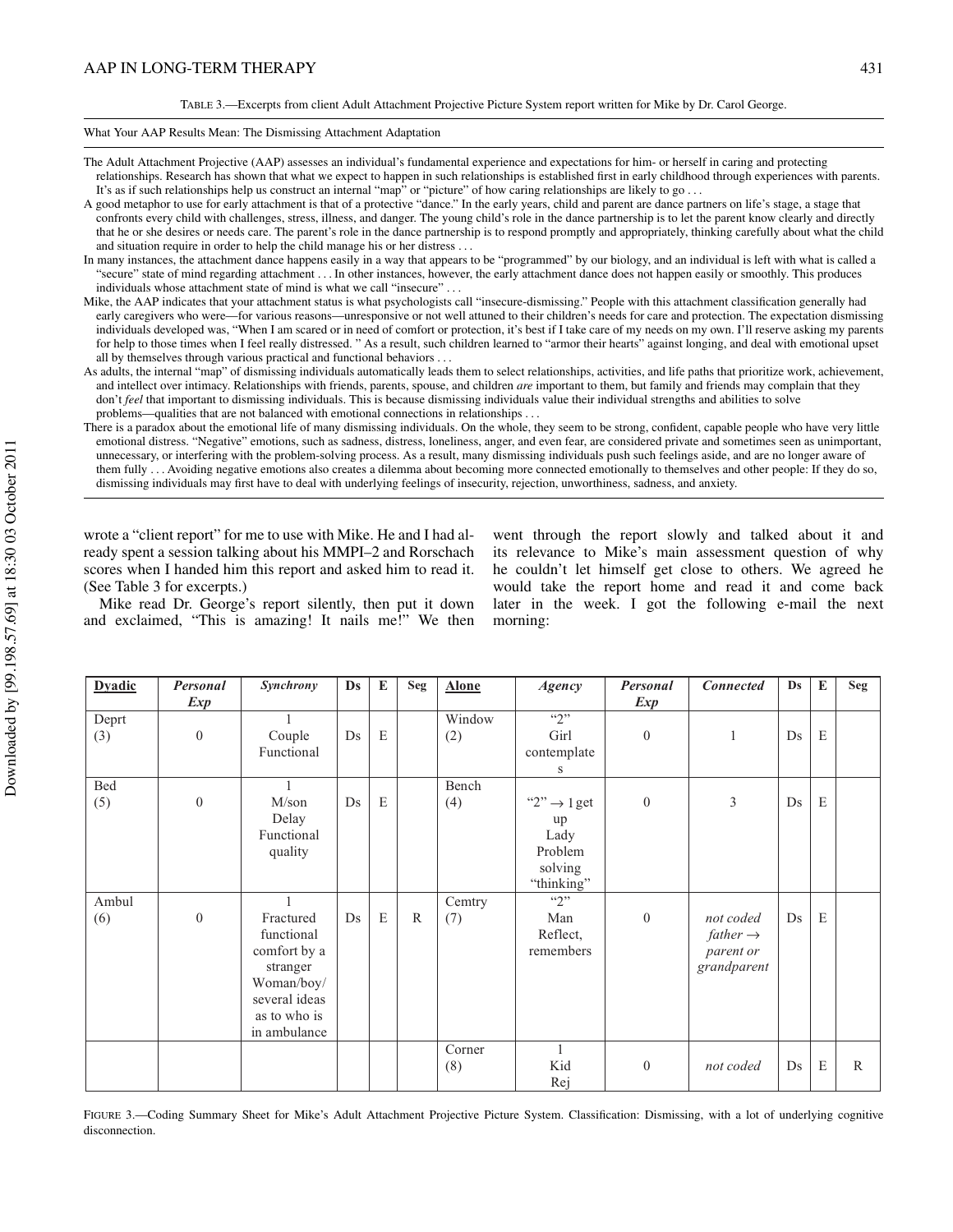#### Steve,

Had a pretty tough sleep last night. Been thinking about all of the strategies that I have used for so long to control my feelings and it all feels like it has been kind of a big sham. I am feeling better now but am realizing that I am not quite sure who I am any more if I am not the image that I created for myself *...* I even questioned last night as I tossed and turned whether I really might suffer from depression. As I reflect on my childhood and my life, I think I have had these feelings of suffering and inadequacy my whole life. Should I consider medicine?

I went for a bike ride and of course feel much better. I am unsure of how to cope. I don't want to run away from these feelings and want to experience them. Any thoughts?

See *...* I can reach out for help.

### Mike

I wrote back to Mike immediately and reassured him that his coping mechanisms were not a big sham, but represented his best effort over time to handle a difficult and complex situation. I praised him for reaching out for support and told him it was okay to take "breaks" from the feelings, and to call me if he wanted to talk before our next session.

# *Postassessment Phase of Psychotherapy*

For a year after the AAP assessment, Mike worked steadily in therapy with me—with no breaks! The reassessment, and specifically the AAP report and our ensuing discussions, were a catalyst that helped him access the grief and painful affect he had been avoiding. During this period, Mike felt a lot, including—as I think was unavoidable—some pretty significant depression. He did start taking an antidepressant, and joined a psychotherapy group for added support. He started to rely on me regularly as an emotional support and this gradually generalized to his turning to friends. He even took a break from dating during this period while we worked on the issues detailed in the AAP write-up. In some of our sessions, we went through Mike's AAP stories in detail, so he could see his own defensive operations at work. This period of therapy was also incredibly productive in terms of Mike's remembering more about his childhood. I remember one session in particular where we sat with a scrapbook of pictures from Mike's early years, and he sobbed as he recalled how alone and lost he had felt during those years. He even asked for a hug at the end of the session.

My therapeutic goals during this period of our work were (a) to help Mike access split-off anger and grief that he had had to put aside while growing up to survive, (b) to support Mike as he got in touch with these emotions, so that he would not be overwhelmed and retraumatized by them, (c) to teach Mike that turning to me and other people for emotional support helped him and that it addressed his dilemma of being a solo flier versus being emotionally overwhelmed, (d) to help Mike construct a coherent narrative of how his early upbringing related to his difficulties in adult intimate relationships, and (e) to help reduce Mike's shame. My sense was that we made good progress on all these goals.

Unfortunately, this "working through" phase of Mike's psychotherapy was cut short, in my opinion, by my telling Mike that I would be ending my long-term psychotherapy practice the following year (10 months later). (I continue to do assessments and brief psychotherapy.) Because of Mike's background, I wanted to give us ample time to say good-bye, and I fully expected that we would continue our work for the next 10 months. However, several weeks later, Mike called and left a phone message saying that he "was doing extremely well" and would be taking a break from individual therapy while continuing with group therapy. I called and urged him to come in and talk about his decision, but Mike did not call back. I also contacted Mike's group therapist, who promised to follow up with Mike; I heard back that Mike denied that his decision had anything to do with my closing my therapy practice. Mike apparently insisted that he just did not need the individual therapy at that time. I felt sad, frustrated, and guilty, but I also trusted that the work Mike and I had done would have a positive impact.

# *Follow-Up*

To my surprise and delight, Mike e-mailed me 11 months later, 2 weeks after the day I officially closed my therapy practice, and asked to meet for a "check-up" session. I agreed, and when we met, he joyously told me about a new development in his life. He had been dating a woman steadily for 9 months, and they were starting to talk about getting married. Mike was happy to report that he felt no panic about the commitment, and he was clear in attributing this to our work together and thanked me profusely. I asked Mike what he felt had made the most difference, and he said he was still amazed by the accuracy of the AAP report and how "many tears" he had "locked away" without knowing. He said he had a much larger support network, and that he was setting good limits with his parents and with his ex-wife. I gently brought up his precipitous departure from the individual therapy, and he somewhat abashedly admitted that he had "had all he could take." He denied any anger about my closing my practice, and I let the topic go, satisfied that Mike and I had done what we could do given the circumstances, and that our work was enough to impact a major stuck point in his life.

Of course, I was aware that Mike had started dating his new woman friend shortly after he quit therapy with me. Did this mean that the new relationship was questionable? I did not think so. I reasoned that I had served as an auxiliary attachment figure for Mike during the latter phase of our therapy, and that he had learned that it felt good to lean on someone emotionally. When I announced that I would be leaving, Mike became aware of the pitfalls of using a therapist as an attachment figure. (For example, the relationship is a business relationship and therefore can be terminated by the therapist.) Mike's finding a new attachment figure—in an adult romantic partner—was a healthier, more natural choice. I believed the work we had done made it possible for him to attach to his girlfriend, and that in fact, he no longer needed me or another therapist as he had previously.

Six months after my meeting with Mike, I heard from a colleague (who saw a friend of Mike's in psychotherapy) that he was engaged to the woman he had been dating. I was delighted with this news, and of course, hope the best for Mike and his new wife. I am hoping that he might come to see me again in the future, and that if so, I might convince him that we should redo the AAP.

# SUMMARY AND CONCLUSIONS

In summary, the AAP was incredibly useful to me and my client, Mike, in a number of ways. First the AAP—and the theory it is based on—gave me a coherent and parsimonious way to